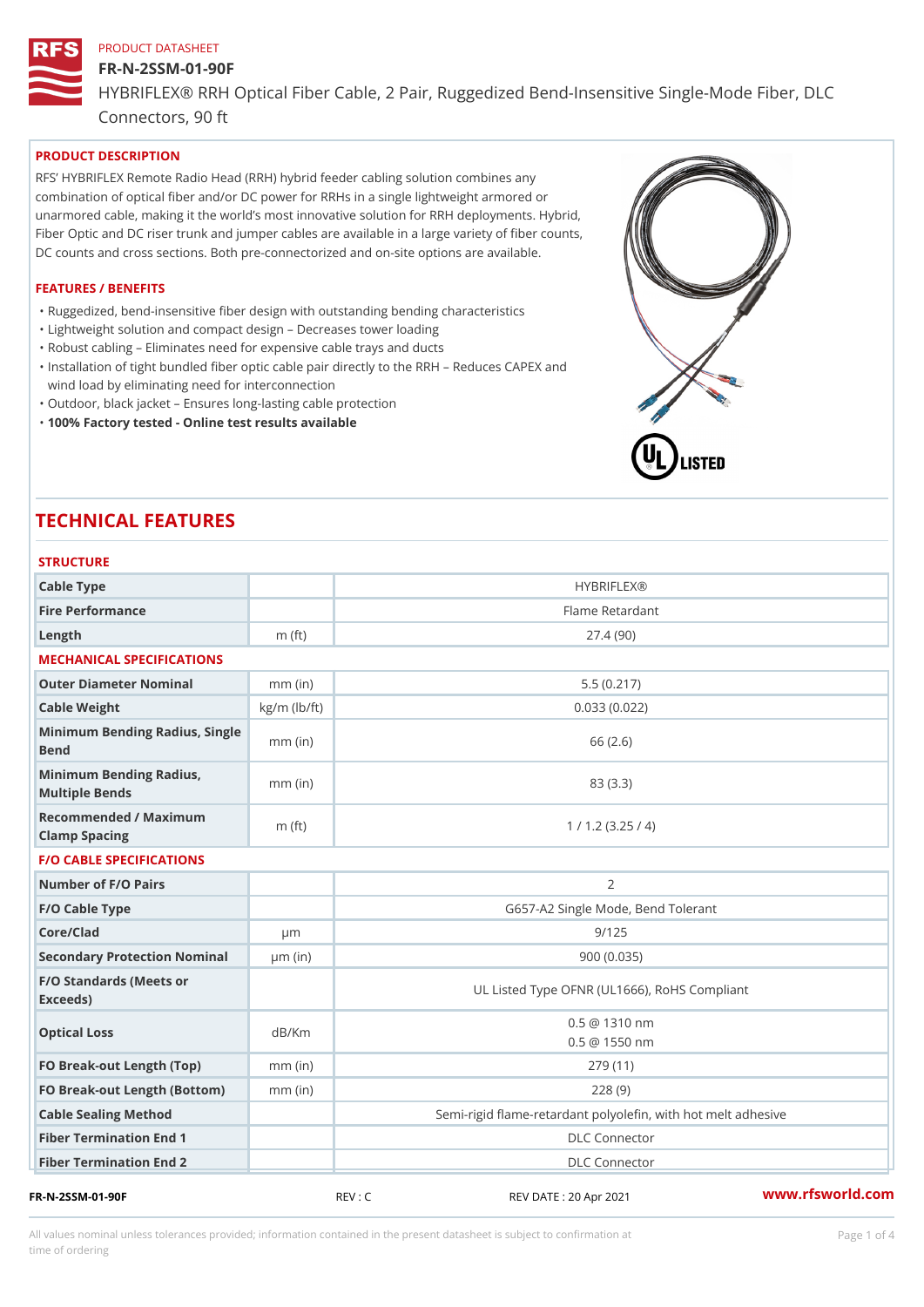# FR-N-2SSM-01-90F

HYBRIFLEX® RRH Optical Fiber Cable, 2 Pair, Ruggedized Bend-Insens Connectors, 90 ft

| CABLE JACKET                                    |                             |                                             |  |  |  |
|-------------------------------------------------|-----------------------------|---------------------------------------------|--|--|--|
| UV-Protection Individual and<br>External Jacket |                             | Yes                                         |  |  |  |
| Jacket Material                                 |                             | Flame Retardant, Indoor/Outdoor, PVC, Black |  |  |  |
| TESTING AND ENVIRONMENTAL                       |                             |                                             |  |  |  |
| Storage Temperature                             | $^{\circ}$ C ( $^{\circ}$ F | $-40$ to $70$ ( $-40$ to $158$ )            |  |  |  |
| Operation Temperature                           | $^{\circ}$ C ( $^{\circ}$ F | $-40$ to 65 ( $-40$ to 149)                 |  |  |  |
| Installation Temperature                        | $^{\circ}$ C ( $^{\circ}$ F | $-20$ to 65 ( $-4$ to 149)                  |  |  |  |
| Jacket Specifications                           |                             | UL 1666                                     |  |  |  |

# EXTERNAL DOCUMENT LINKS

NOTES

Installation Guidelwinessad QuickShip 2.0 Program [Informa](http://www.rfsworld.com/images/hybriflex/quickship_program_2.pdf)tion: On-line Factory Te[s](https://www.rfsworld.com/pictures/userfiles/programs/AAST Latest Version.zip)teResults:

#### ADDITIONAL ASSEMBLIES - 1 PAIR SM FIBERED DITIONAL ASSEMBLIES - 2 PAIR SM FIBER

| Length, ft | Model Number                  |
|------------|-------------------------------|
| 6          | $FR - N - 1$ S M - 01 - 6 F   |
| 10         | $FR - N - 1$ S M - 01 - 10 F  |
| 15         | $FR - N - 1$ S M - 01 - 15 F  |
| 20         | $FR - N - 1$ S M - 01 - 20 F  |
| 30         | FR-N-1SM-01-30F               |
| 40         | $FR - N - 1$ S M - 01 - 40 F  |
| 50         | $FR - N - 1$ S M - 01 - 50 F  |
| 60         | $FR - N - 1$ S M - 01 - 60 F  |
| 79         | $FR - N - 1$ S M - 01 - 70 F  |
| 80         | $FR - N - 1$ S M - 01 - 80 F  |
| 90         | $FR - N - 1 S M - 01 - 90 F$  |
| 100        | $FR - N - 1$ S M - 01 - 100 F |

| Length, ft     | Model Number                 |
|----------------|------------------------------|
| 1 <sub>0</sub> | $FR - N - 2 S M - 01 - 10 F$ |
| 20             | $FR - N - 2 SM - 01 - 20 F$  |
| 30             | $FR - N - 2 SM - 01 - 30 F$  |
| 40             | FR-N-2SM-01-40F              |
| 50             | $FR - N - 2 SM - 01 - 50 F$  |
| 60             | $FR - N - 2 SM - 01 - 60 F$  |
| 7 Q            | FR-N-2SM-01-70F              |
| 80             | $FR - N - 2 SM - 01 - 80 F$  |
| 90             | $FR - N - 2 S M - 01 - 90 F$ |
| 100            | FR-N-2SM-01-100F             |

FR-N-2SSM-01-90F REV : C REV DATE : 20 Apr 2021 [www.](https://www.rfsworld.com)rfsworld.com

All values nominal unless tolerances provided; information contained in the present datasheet is subject to Pcapgelio an atio time of ordering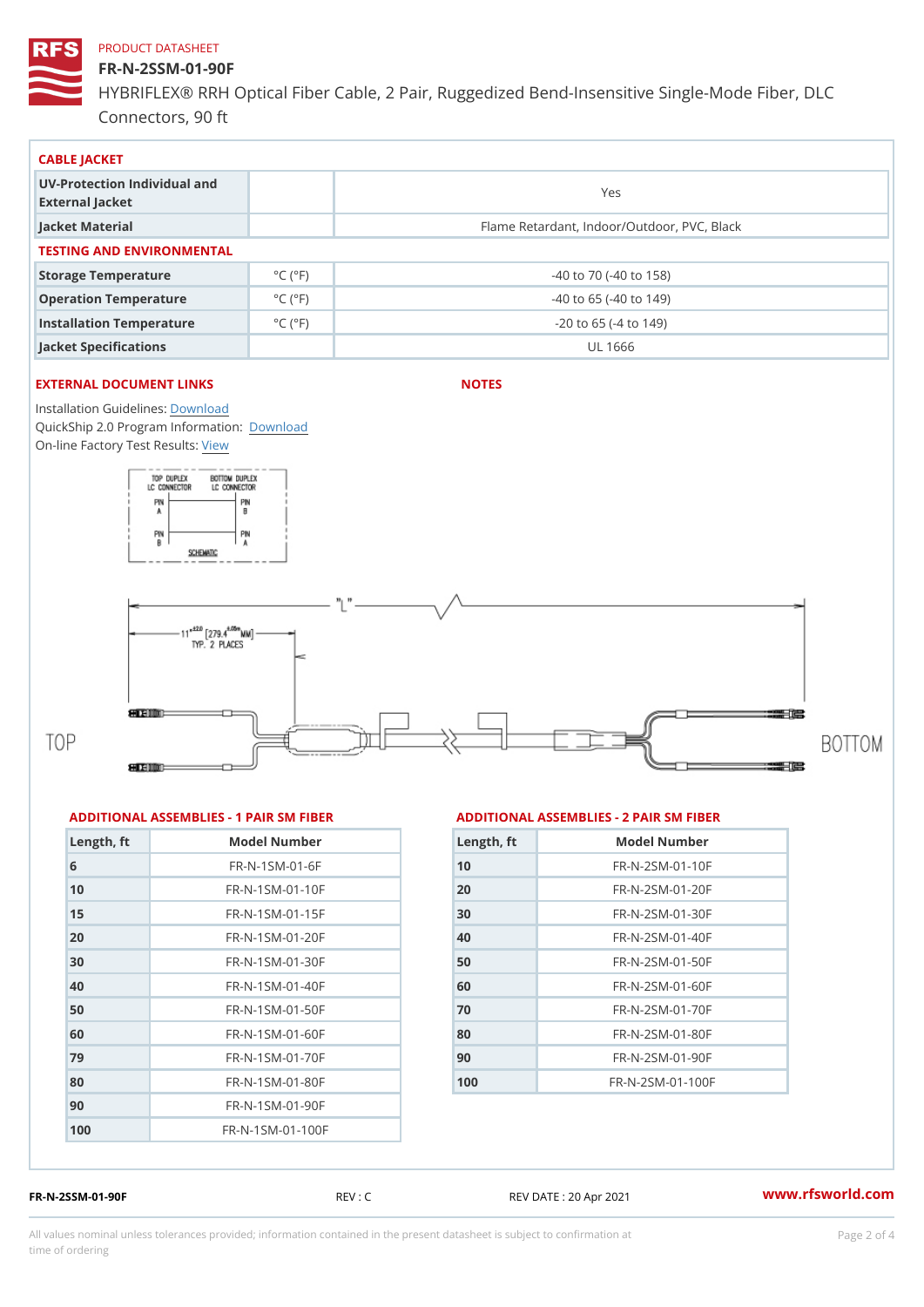### FR-N-2SSM-01-90F

HYBRIFLEX® RRH Optical Fiber Cable, 2 Pair, Ruggedized Bend-Insens Connectors, 90 ft

ADDITIONAL ASSEMBLIES - 3 PAIR SM FIBERED DITIONAL ASSEMBLIES - 6 PAIR SM FIBER

| Length, ft     | Model Number                 |
|----------------|------------------------------|
| 3              | $FR - N - 3 S M - 01 - 3 F$  |
| $\overline{4}$ | $FR - N - 3 S M - 01 - 4 F$  |
| 6              | $FR - N - 3 S M - 01 - 6 F$  |
| 8              | $FR - N - 3.5 M - 0.1 - 8 F$ |
| 10             | $FR - N - 3 S M - 01 - 10 F$ |
| 15             | $FR - N - 3 S M - 01 - 15 F$ |
| 20             | $FR - N - 3 S M - 01 - 20 F$ |
| 30             | $FR - N - 3 S M - 01 - 30 F$ |
| 50             | $FR - N - 3 S M - 01 - 50 F$ |

| Model Number<br>Length, ft   |
|------------------------------|
| $FR - N - 6 S M - 01 - 3 F$  |
| $FR - N - 6$ S M - 01 - 4 F  |
| $FR - N - 6 S M - 01 - 6 F$  |
| $FR - N - 6$ S M - 01 - 8 F  |
| $FR - N - 6$ S M - 01 - 10 F |
| $FR - N - 6$ S M - 01 - 15 F |
| $FR - N - 6 SM - 01 - 20 F$  |
| $FR - N - 6$ S M - 01 - 30 F |
| $FR - N - 6 SM - 01 - 40 F$  |
|                              |

#### ADDITIONAL ASSEMBLIES - 12 PAIR SM FIBER

| Length, ft     | Model Number                 |
|----------------|------------------------------|
| 3              | $FR - N - 12SM - 01 - 3F$    |
| $\overline{4}$ | $FR - N - 12SM - 01 - 4F$    |
| 6              | $FR - N - 12$ S M - 01 - 6 F |
| 8              | $FR - N - 12$ S M - 01 - 8 F |
| 10             | FR-N-12SM-01-10F             |
| 15             | FR-N-12SM-01-15F             |
| 20             | FR-N-12SM-01-20F             |
| 30             | FR-N-12SM-01-30F             |

#### ADDITIONAL ASSEMBLIES - 1 STRAND SM FABSDRTIONAL ASSEMBLIES - 2 STRAND SM FIBER

| Length, ft     | Model Number                   |
|----------------|--------------------------------|
| 1 <sub>0</sub> | FR-N-1SSM-01-10F               |
| 20             | FR-N-1SSM-01-20F               |
| 30             | FR-N-1SSM-01-30F               |
| 40             | FR-N-1SSM-01-40F               |
| 50             | FR-N-1SSM-01-50F               |
| 60             | $FR - N - 1$ S S M - 01 - 60 F |
| 70             | FR-N-1SSM-01-70F               |
| 80             | FR-N-1SSM-01-80F               |
| 90             | FR-N-1SSM-01-90F               |
| 100            | FR-N-1SSM-01-100F              |

| Length, ft | Model Number                   |
|------------|--------------------------------|
| 10         | FR-N-2SSM-01-10F               |
| 20         | FR-N-2SSM-01-20F               |
| 30         | FR-N-2SSM-01-30F               |
| 40         | FR-N-2SSM-01-40F               |
| 50         | FR-N-2SSM-01-50F               |
| 60         | FR-N-2SSM-01-60F               |
| 70         | FR-N-2SSM-01-70F               |
| 80         | $FR - N - 2 S S M - 01 - 80 F$ |
| 90         | $FR - N - 2 S S M - 01 - 90 F$ |
| 100        | FR-N-2SSM-01-100F              |

FR-N-2SSM-01-90F REV : C REV DATE : 20 Apr 2021 [www.](https://www.rfsworld.com)rfsworld.com

All values nominal unless tolerances provided; information contained in the present datasheet is subject to Pcapgeling that i time of ordering